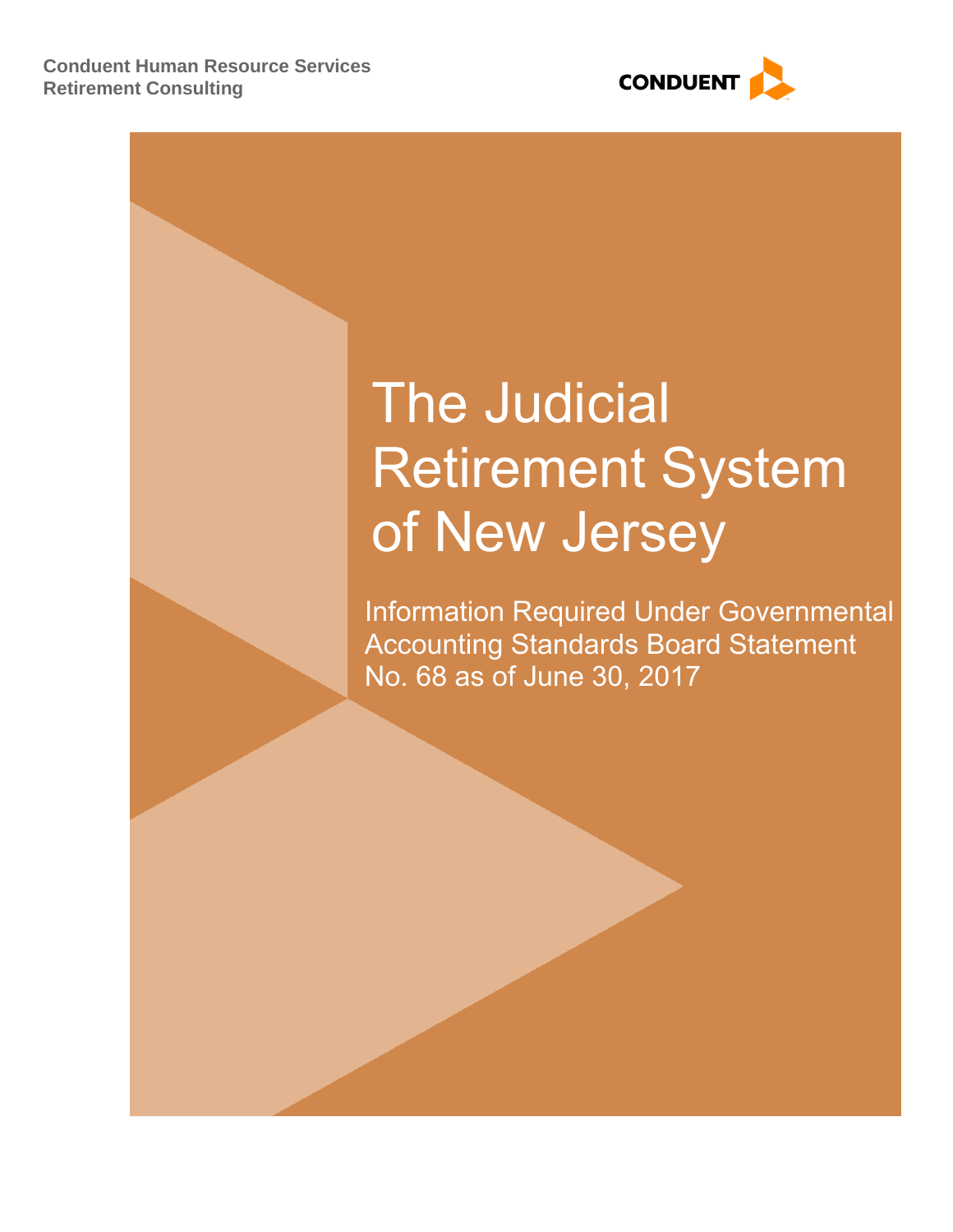© 2017 Conduent Business Services, LLC. All rights reserved. Conduent™ and Conduent Design™ are trademarks of Conduent Business Services, LLC in the United States and/or other countries.

Other company trademarks are also acknowledged.

Document Version: R:\Baus\NJ\JRS\VAL\2016\GASB 67 & 68\JRS GASB67 % 68 7.50% - with GASB 7.0%\2017 JRS GASB 68 - Funding 7.50% - GASB 7.00%.docx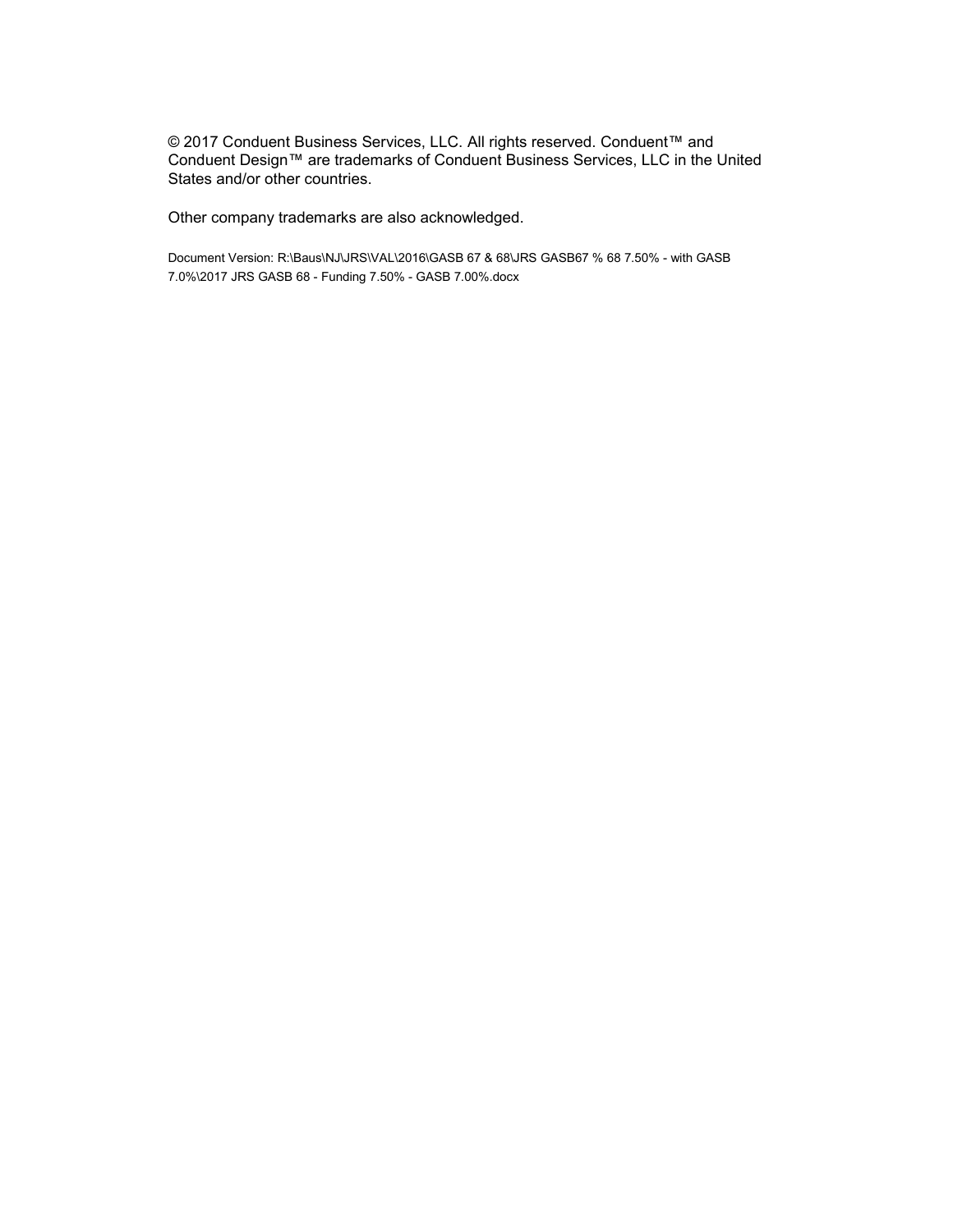

May 24, 2018

Director of the Division of Pension and Benefits Division of Pension and Benefits 50 West State Street One State Street Square CN 295 Trenton, New Jersey 08625-0295

Director:

This valuation provides information for the Judicial Retirement System of New Jersey (JRS) in accordance with the Governmental Accounting Standards Board (GASB) Statement No. 68. This Statement is an amendment of Statement No. 27, Accounting for Pensions by State and Local Government Employers effective for the fiscal year ending June 30, 2015, and thereafter.

This valuation reflects Chapter 83, P.L. 2016 which requires the State to make pension contributions on a quarterly basis: at least 25 percent by September 30, at least 50 percent by December 31, at least 75 percent by March 31, and at least 100 percent by June 30.

We certify that the information contained in this Actuarial Report has been prepared in accordance with generally accepted actuarial principles and practices. To the best of our knowledge, the information fairly presents the actuarial position of the Judicial Retirement System of New Jersey in accordance with the requirements of GASB Statement No. 68 as of June 30, 2017. Information necessary to comply with the reporting requirements of GASB Statement No. 67 was provided in a separate Actuarial Report, which is available on the Division of Pensions and Benefits web site. Please refer to that separate Actuarial Report for supplementary information documentation and support for the actuarial analysis and information presented herein.

The State House Commission, staff of the Division of Pensions and Benefits and its auditors may use this report for the review of the operation of the Plan. The report may also be used in the preparation of the audited financial statements of the State of New Jersey.

Use of this report for any other purpose or by anyone other than the State House Commission or the staff of the Division of Pensions and Benefits may not be appropriate and may result in mistaken conclusions because of failure to understand applicable assumptions, methods, or inapplicability of the report for that purpose. Conduent HR Consulting should be asked to review any statement to be made on the basis of the results contained in this report. Conduent HR Consulting will accept no liability for any such statement made without prior review by Conduent HR Consulting.

Future actuarial measurements may differ significantly from current measurements due to plan experience differing from that anticipated by the economic and demographic assumptions, increases or decreases expected as part of the natural operation of the methodology used for these measurements, and changes in plan provisions or applicable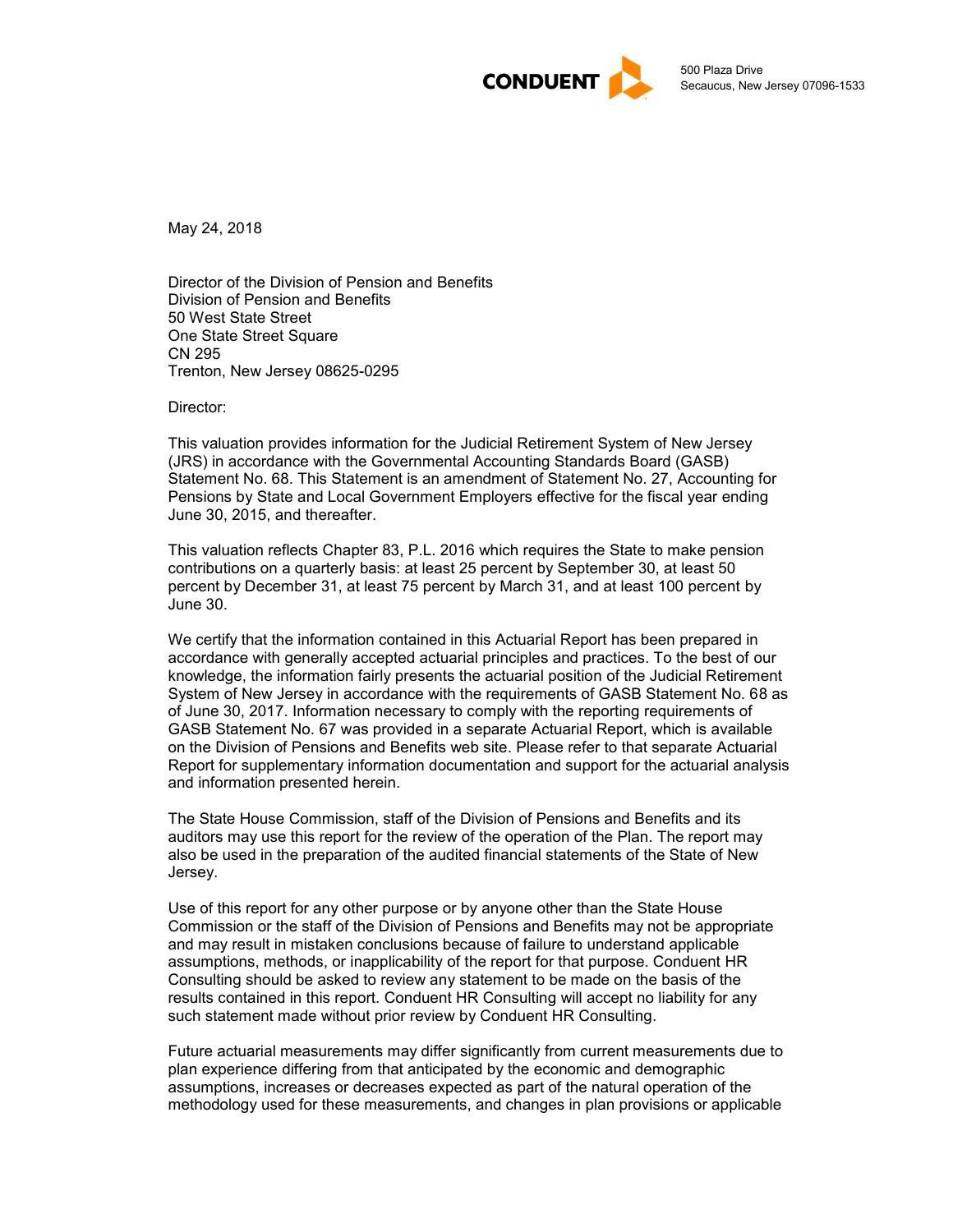

law. An analysis of the potential range of such future differences is beyond the scope of this valuation.

In preparing the actuarial results, we have relied upon information provided by the Division of Pensions and Benefits regarding plan provisions, plan participants, plan assets, contribution rates and other matters used in the actuarial valuation. Although we did not audit the data, we reviewed the data for reasonableness and consistency with the prior year's information. The accuracy of the results presented herein is dependent on the accuracy of the data.

As required under Chapter 140, P.L. 1973, experience studies are performed once in every three-year period. The valuation was prepared using demographic assumptions recommended on the basis of the July 1, 2011 – June 30, 2014 Experience Study and approved by the State House Commission. The Treasurer has recommended a change in the economic assumptions to be used to determine the actuarially determined contribution from 7.65% per annum to:

- Effective with the July 1, 2017 valuation: 7.50% per annum,
- Effective with the July 1, 2019 valuation: 7.30% per annum,
- Effective with the July 1, 2021 valuation: 7.00% per annum.

In accordance with paragraph 40 of GASB Statement No. 67, this valuation is based on a long-term expected rate of return of 7.00% per annum. However, the actuarially determined contribution is based on the above stated Treasurer recommended rate of investment return assumptions.

In my opinion, the actuarial assumptions used are appropriate for purposes of the valuation and are reasonably related to the experience of the System and to reasonable long-term expectations. The mortality improvement assumption was selected in accordance with Actuarial Standard of Practice No. 35.

This report was prepared under my supervision. I am a Fellow of the Society of Actuaries and a Member of the American Academy of Actuaries. I meet the Academy's qualification Standards to issue this Statement of Actuarial Opinion. This report has been prepared in accordance with all applicable Actuarial Standards of Practice. I am available to answer questions and supply any additional information.

Respectfully submitted,

aaron Shapvis

Aaron Shapiro, FSA, EA, MAAA Principal, Consulting Actuary Conduent HR Consulting, LLC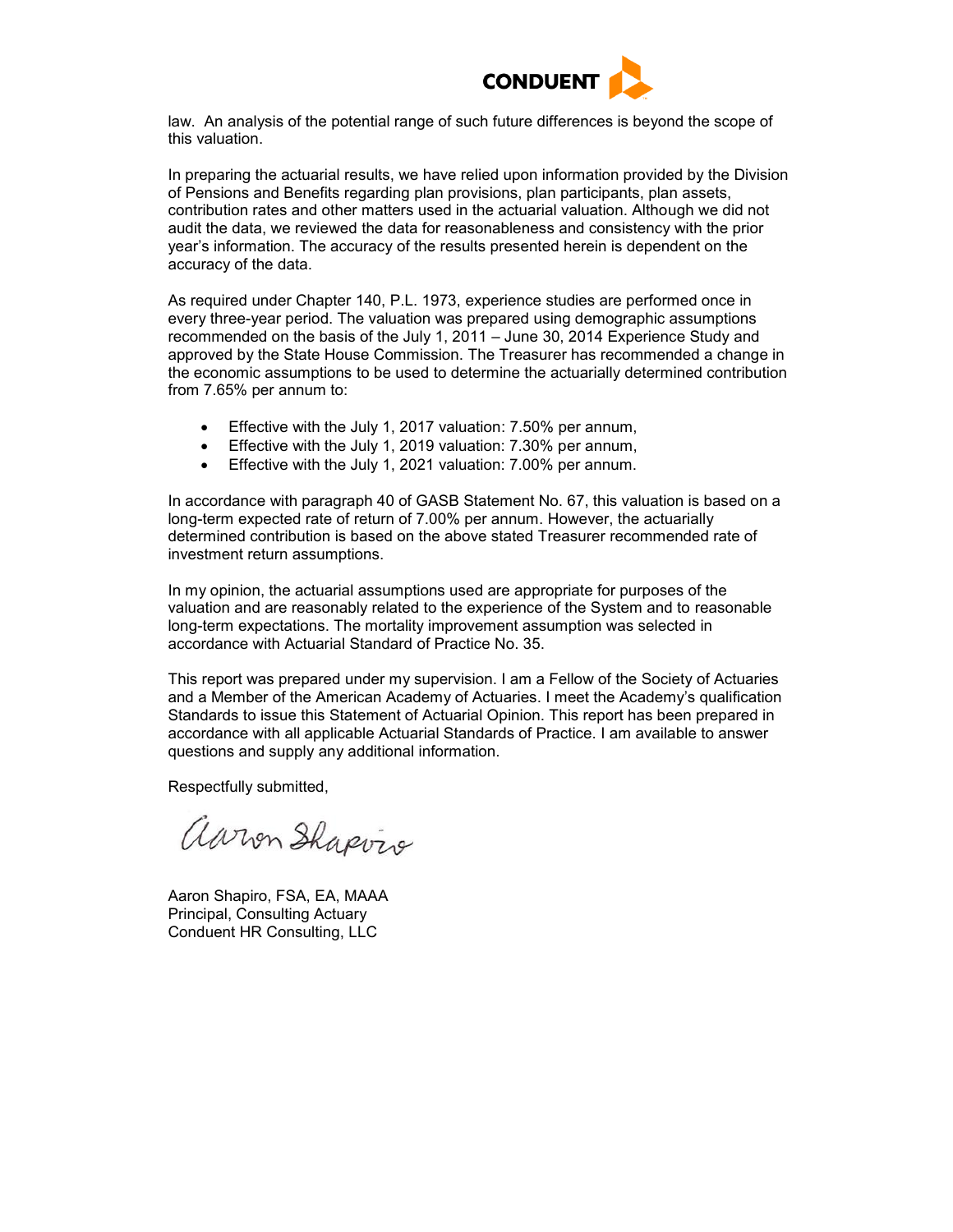# **Table of Contents**

|  | r |  |  |
|--|---|--|--|
|  |   |  |  |

| <b>Section II</b>                               |  |
|-------------------------------------------------|--|
|                                                 |  |
| <b>Section III</b>                              |  |
|                                                 |  |
| <b>Appendix A</b>                               |  |
| Information on Projected Returns by Asset Class |  |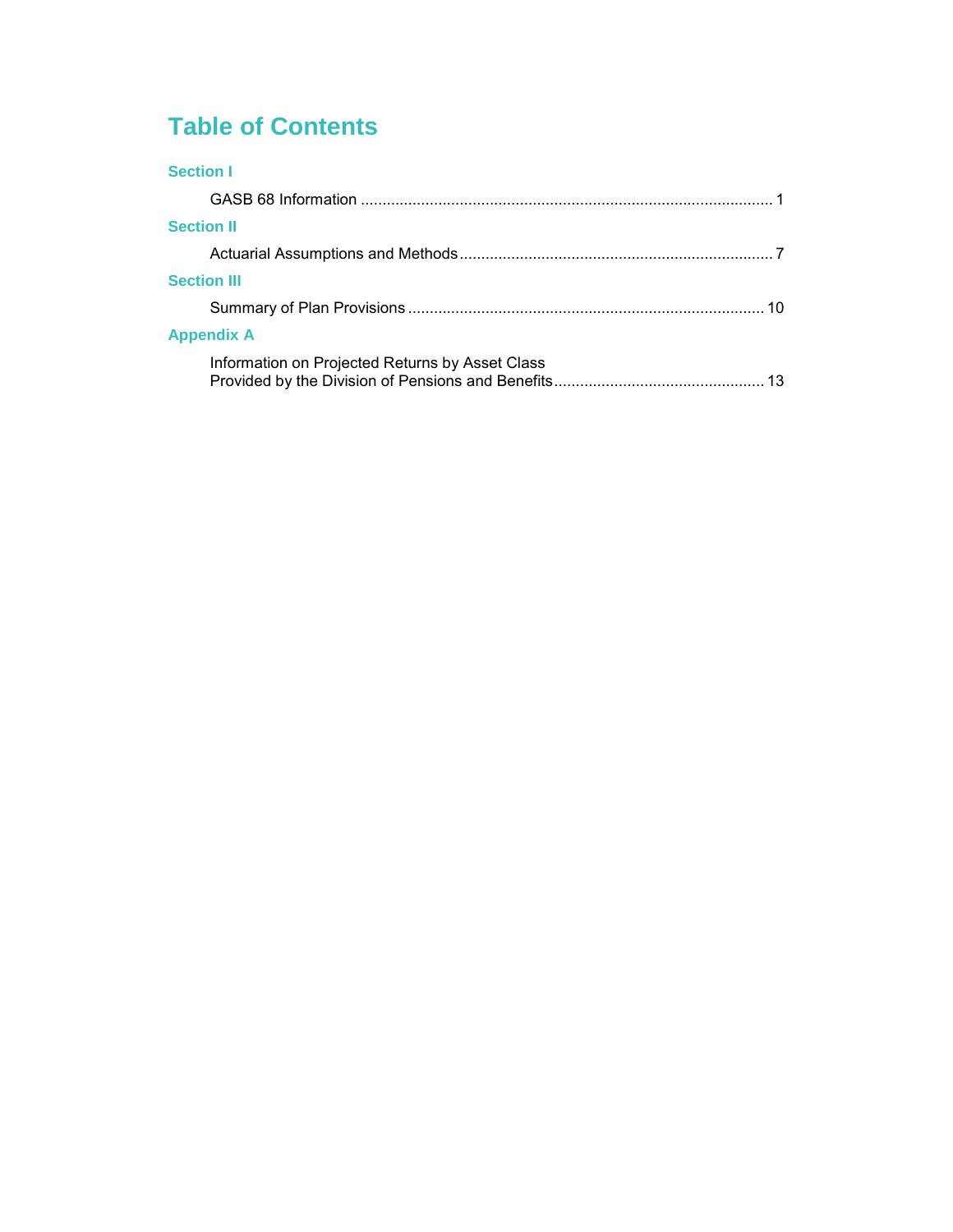## **Section I – GASB 68 Information**

#### **Plan Description**

Plan Administration. The State of New Jersey Division of Pensions and Benefits administers the Judicial Retirement System of New Jersey (Plan), a single-employer defined benefit pension plan that provides pensions for the Chief Justice and associate justices of the Supreme Court, judges of the Superior Court and tax courts of the State of New Jersey.

The general responsibility for the proper operation of the Plan is vested in the State House Commission (Commission).

The Commission shall consist of the Governor, the State Treasurer, and the Director of the Division of Budget and Accounting or their designees, or the persons upon whom shall devolve by law the powers, duties and emoluments of said offices respectively, for the time being, and two members of the Senate appointed by the President thereof and two members of the General Assembly appointed by the Speaker thereof, no more than one of either group of two being of the same political party or their alternates. Each alternate for an appointed member shall also be a member of the Senate or General Assembly appointed by the President or Speaker, as appropriate, and shall have full voting powers when required to attend commission meetings.

Chapter 78, P.L. 2011 provides that when the "target funded ratio" for the Plan is achieved, the Commission will have the discretionary authority to modify the member contribution rate, formula for calculation of final compensation, fraction used to calculate the retirement allowance, age at which a member may be eligible and the benefits for service or early retirement and benefits provided for disability benefit. The Commission will not have the authority to change the number of years required for vesting. The Commission will have the authority to reactivate the cost of living adjustment and set the duration and extent of the activation. The Commission must give priority consideration to the reactivation of the cost of living adjustment. No decision of the State House Commission shall be implemented if the direct or indirect result of the decision will be that the System's funded ratio falls below the target funded ratio in any valuation period during the 30 years following the implementation of the decision. The Plan "target funded ratio" is defined as the ratio of the actuarial value of assets over the actuarially determined accrued liabilities expressed as a percentage that will be 75% in State fiscal year 2012, and increased annually by equal increments in each of the subsequent seven fiscal years, until the ratio reaches 80% at which it is to remain for all subsequent fiscal years. The Plan has not attained the required "target funded ratio" and thus the pension committee has not been established.

Measurement Date. The net pension liability for fiscal year ending June 30, 2018 is determined at a measurement date of June 30, 2017. The total pension liability as of June 30, 2017 was determined by rolling forward the Plan's total pension liability as of July 1, 2016 to June 30, 2017. The plan fiduciary net position is the market value of plan assets as of June 30, 2017.

Data for Valuation. In preparing the actuarial valuation as of June 30, 2016, the actuary has relied on data and assets provided by the Division of Pensions and Benefits. While not verifying the data at their source, the actuary has performed tests for consistency and reasonableness.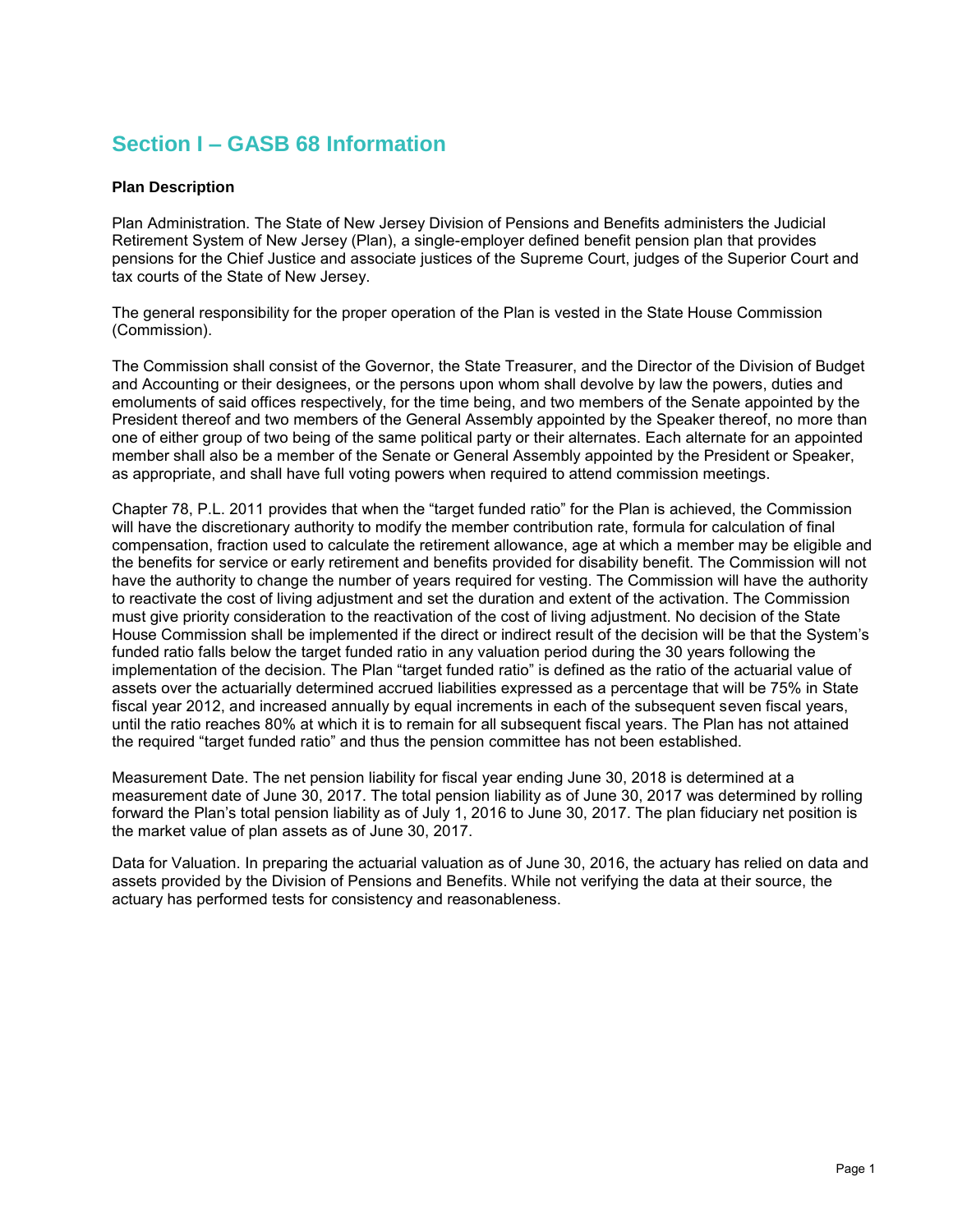The following is a summary of Plan participants and the development of the average expected remaining service lives of active and inactive members as of June 30, 2016:

|                                                            | Number | <b>Expected Remaining</b><br><b>Years of Service</b> |
|------------------------------------------------------------|--------|------------------------------------------------------|
| Inactive Plan members or beneficiaries currently receiving | 605    | 0.00                                                 |
| Inactive Plan members entitled to but not yet receiving    | 4      | 0.00                                                 |
| <b>Active Plan members</b>                                 | 410    | 3,507.12                                             |
| Total                                                      | 1,019  | 3,507.12                                             |

Average expected remaining service lives of active and inactive members as of June 30, 2016: 3.44 years

Benefits Provided. Please see Section III of the report for a summary of Plan provisions.

Contributions. The Board establishes contributions based on an actuarially determined contribution recommended by an independent actuary and a contribution for the Non-Contributory Group Insurance Premium Fund (NCGIPF). The actuarially determined contribution is the estimated amount necessary to finance the costs of benefits earned by plan members during the year, with an additional amount to finance a portion of any unfunded accrued liability. For the year ended June 30, 2017, the State contributed \$20,341,379 to the Plan.

#### **Net Pension Liability**

a. The components of the net pension liability at June 30, 2016, were as follows:

|                             | <b>NCGIPF</b> | <b>Pension</b> | Total          |
|-----------------------------|---------------|----------------|----------------|
| Total pension liability     | \$20,577,956  | 960.164.150    | \$980,742,106  |
| Plan fiduciary net position |               | 179.999.820    | 179,999,820    |
| Plan net pension liability  | \$20,577,956  | \$780.164.330  | \$ 800,742,286 |

b. The components of the net pension liability at June 30, 2017, were as follows:

|                             | <b>NCGIPF</b> | <b>Pension</b> | Total         |
|-----------------------------|---------------|----------------|---------------|
| Total pension liability     | \$21.730.255  | \$915.665.740  | \$937,395,995 |
| Plan fiduciary net position |               | 175.325.333    | 175,325,333   |
| Plan net pension liability  | \$21,730,255  | \$740.340.407  | \$762.070.662 |

c. Sensitivity to Discount Rate: The following presents the net pension liability calculated using a discount rate that is 1-percentage-point lower or 1-percentage-point higher than the current rate.

#### **June 30, <sup>2016</sup>**

| 1% Decrease (2.11%)        | Current (3.11%)      | 1% Increase (4.11%)        |  |  |
|----------------------------|----------------------|----------------------------|--|--|
| \$912,241,750              | \$800,742,286        | \$706,550,300              |  |  |
|                            | <b>June 30, 2017</b> |                            |  |  |
| <u>1% Decrease (2.83%)</u> | Current (3.83%)      | <u>1% Increase (4.83%)</u> |  |  |
| \$861,952,973              | \$762,070,662        | \$677,006,861              |  |  |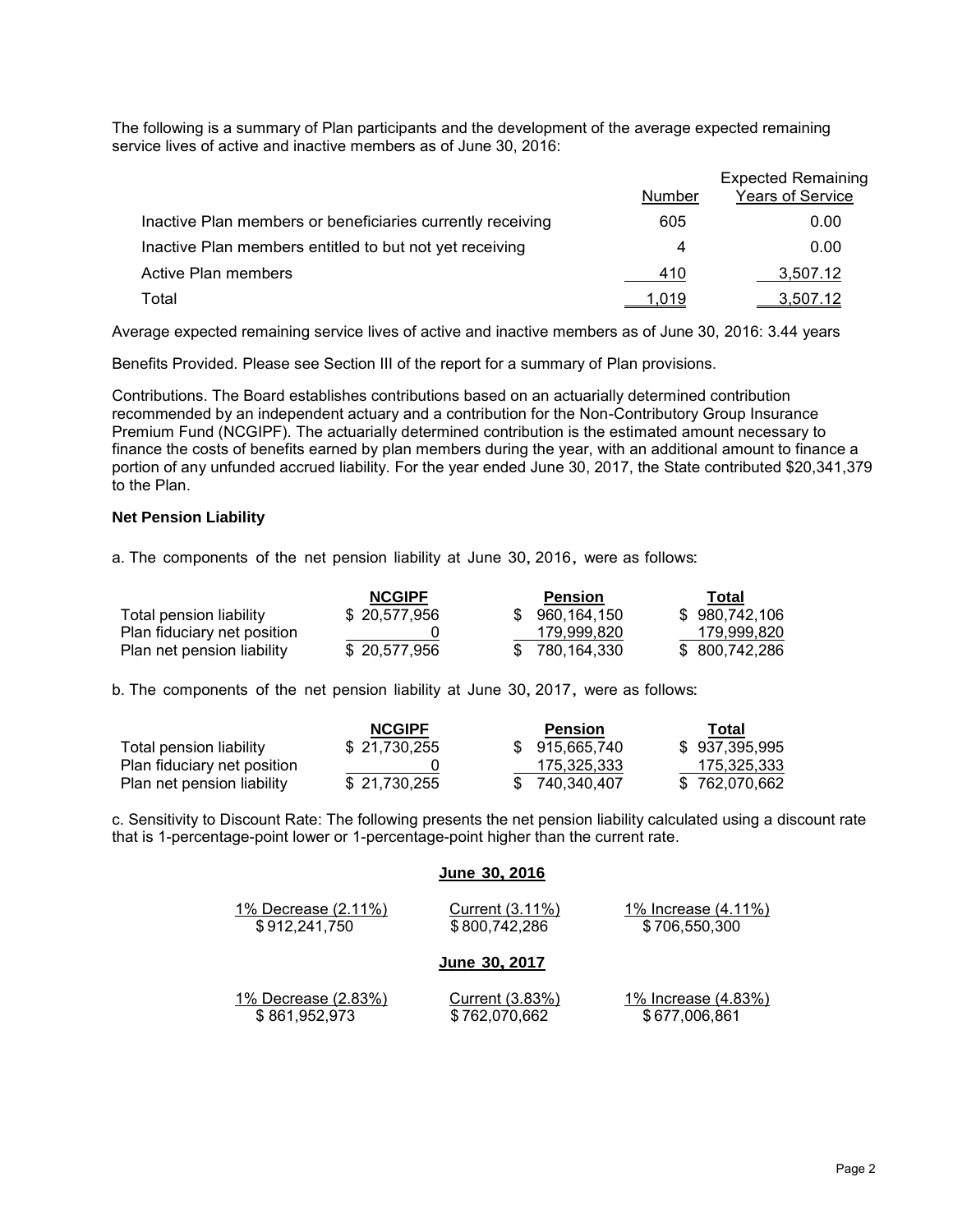#### **Pension Expense as of June 30, 2017**

| Service cost                                    | \$37,224,230     |
|-------------------------------------------------|------------------|
| Interest cost                                   | 30,788,977       |
| Expected return on assets                       | (12,078,688)     |
| Current period effect of benefit changes        | $\Omega$         |
| Current period difference between expected and  |                  |
| actual experience                               | 4,104,847        |
| Current period effect of changes in assumptions | (20, 417, 259)   |
| Current period difference between projected and |                  |
| actual investment earnings                      | (1,590,493)      |
| Member contributions                            | (10, 348, 191)   |
| Administrative expenses                         | 150,588          |
| Current period recognition of prior years'      |                  |
| deferred outflows of resources                  | 36,044,882       |
| Current period recognition of prior years'      |                  |
| deferred inflows of resources                   | (15,780,645)     |
| Total                                           | 48,098,248<br>\$ |

The pension expense for the fiscal year ending June 30, 2017 is based on the June 30, 2016 valuation.

The effect of the change in assumptions, experience different than expected and changes in employers' proportion are recognized over the average expected remaining service lives of active and inactive members as of June 30, 2016 (3.44 years).

The difference between projected and actual investment earnings is recognized over 5 years.

#### **Deferred Outflows of Resources and Deferred Inflows of Resources Related to Pensions**

For the year ended June 30, 2017, the State has a pension expense of \$48,098,248. At June 30, 2017, the State has deferred outflows of resources and deferred inflows of resources related to pensions from the following sources:

|                                                                                                 |   | Deferred Outflow of<br>Resources | Deferred Inflow of<br>Resources |            |  |  |
|-------------------------------------------------------------------------------------------------|---|----------------------------------|---------------------------------|------------|--|--|
| Changes in assumptions                                                                          | S | 35,865,022                       | \$                              | 56,797,033 |  |  |
| Difference between expected and actual<br>experience<br>Difference between projected and actual |   | 10,122,496                       |                                 | 288,865    |  |  |
| investment earnings                                                                             |   | 3.886.007                        |                                 |            |  |  |
| Total                                                                                           | S | 49,873,525                       | \$                              | 57,085,898 |  |  |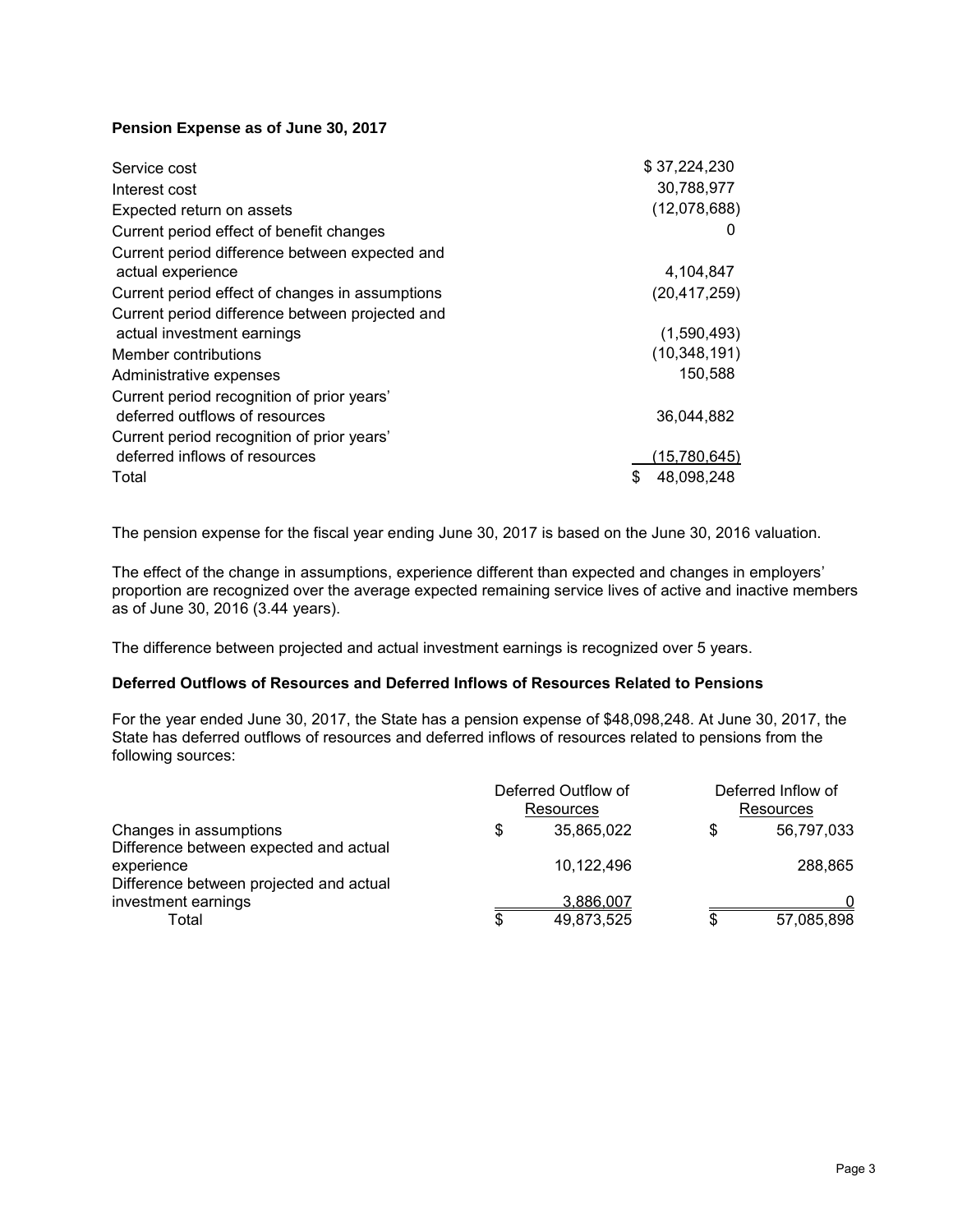Annual changes to the net pension liability (asset) resulting from differences between expected and actual experience with regard to economic and demographic factors and from changes of assumptions about future economic or demographic factors or other inputs are deferred and amortized over a closed period equal to the average of the expected service lives of all employees that are provided with pension benefits determined for the period during which the changes occurred. Differences between projected and actual earnings on pension plan investments are amortized over a closed 5-year period. The following presents a summary of changes in the collective outflows of resources and deferred inflows of resources for the year ended June 30, 2017:

| Deferred           | Measurement     |              |    |                     |                       |    | Beginning<br>balance on prior |      | Current             |                | Amounts<br>recognized in |                     |
|--------------------|-----------------|--------------|----|---------------------|-----------------------|----|-------------------------------|------|---------------------|----------------|--------------------------|---------------------|
| (Inflows)/Outflows | Period:         | Amortization |    |                     | Accumulated           |    | measurement                   |      | measurement         |                | current year             |                     |
| of Resources       | July 1- June 30 | Period       |    | Original balance    | amortization          |    | period deferrals              |      | period additions    |                | expense                  | End of year balance |
|                    |                 |              |    |                     |                       |    |                               |      |                     |                |                          |                     |
| <b>Differences</b> | 2015            | 3.60         | S  | $(1,733,197)$ \$    | $(962, 888)$ \$       |    | $(770, 309)$ \$               |      |                     | 0 <sup>5</sup> | $(481, 444)$ \$          | (288, 865)          |
| between expected   | 2016            | 3.44         |    | 254,822             | 74,076                |    | 180,746                       |      |                     |                | 74,076                   | 106,670             |
| and actual         | 2017            | 3.44         |    | 14,120,673          |                       |    | $\Omega$                      |      | 14, 120, 673        |                | 4,104,847                | 10,015,826          |
| experience         | Total           |              | \$ | 12,642,298          | \$<br>$(888, 812)$ \$ |    | $(589, 563)$ \$               |      | 14,120,673 \$       |                | 3,697,479 \$             | 9,833,631           |
| <b>Difference</b>  | 2014            | 3.84         | \$ | 26,907,821 \$       | 21,021,735 \$         |    | 5,886,086 \$                  |      |                     | 0 <sup>5</sup> | 5,886,086 \$             | 0                   |
| Due to             | 2015            | 3.60         |    | (41, 873, 530)      | (23, 263, 072)        |    | (18,610,458)                  |      |                     |                | (11, 631, 536)           | (6,978,922)         |
| Changes in         | 2016            | 3.44         |    | 85,677,552          | 24,906,265            |    | 60,771,287                    |      | 0                   |                | 24,906,265               | 35,865,022          |
| Assumptions        | 2017            | 3.44         |    | (70, 235, 370)      |                       |    |                               |      | (70, 235, 370)      |                | (20, 417, 259)           | (49, 818, 111)      |
|                    | Total           |              | \$ | 476,473 \$          | 22,664,928            | S. | 48,046,915                    | - \$ | $(70, 235, 370)$ \$ |                | $(1, 256, 444)$ \$       | (20, 932, 011)      |
| Net difference     | 2014            | 5.00         | S  | $(18, 338, 326)$ \$ | $(11,002,995)$ \$     |    | $(7,335,331)$ \$              |      | $\mathbf{0}$        | - \$           | $(3,667,665)$ \$         | (3,667,666)         |
| between projected  | 2015            | 5.00         |    | 8,098,588           | 3,239,436             |    | 4,859,152                     |      |                     |                | 1,619,718                | 3,239,434           |
| and actual         | 2016            | 5.00         |    | 17,793,684          | 3,558,737             |    | 14,234,947                    |      |                     |                | 3,558,737                | 10,676,210          |
| earnings on        | 2017            | 5.00         |    | (7, 952, 464)       |                       |    |                               |      | (7,952,464)         |                | (1,590,493)              | (6,361,971)         |
| investments        | Total           |              |    | $(398, 518)$ \$     | (4, 204, 822)         | \$ | 11,758,768                    | \$.  | $(7,952,464)$ \$    |                | $(79, 703)$ \$           | 3,886,007           |

Amounts reported as deferred outflows of resources and deferred inflows of resources related to pensions will be recognized in the State's pension expense as follows:

| <b>Fiscal Year ending</b><br>June 30 |                 |
|--------------------------------------|-----------------|
| 2018                                 | \$<br>1,320,438 |
| 2019                                 | (1,733,101)     |
| 2020                                 | (5,209,218)     |
| 2021                                 | (1,590,492)     |
| 2022                                 | 0               |
| Thereafter                           | 0               |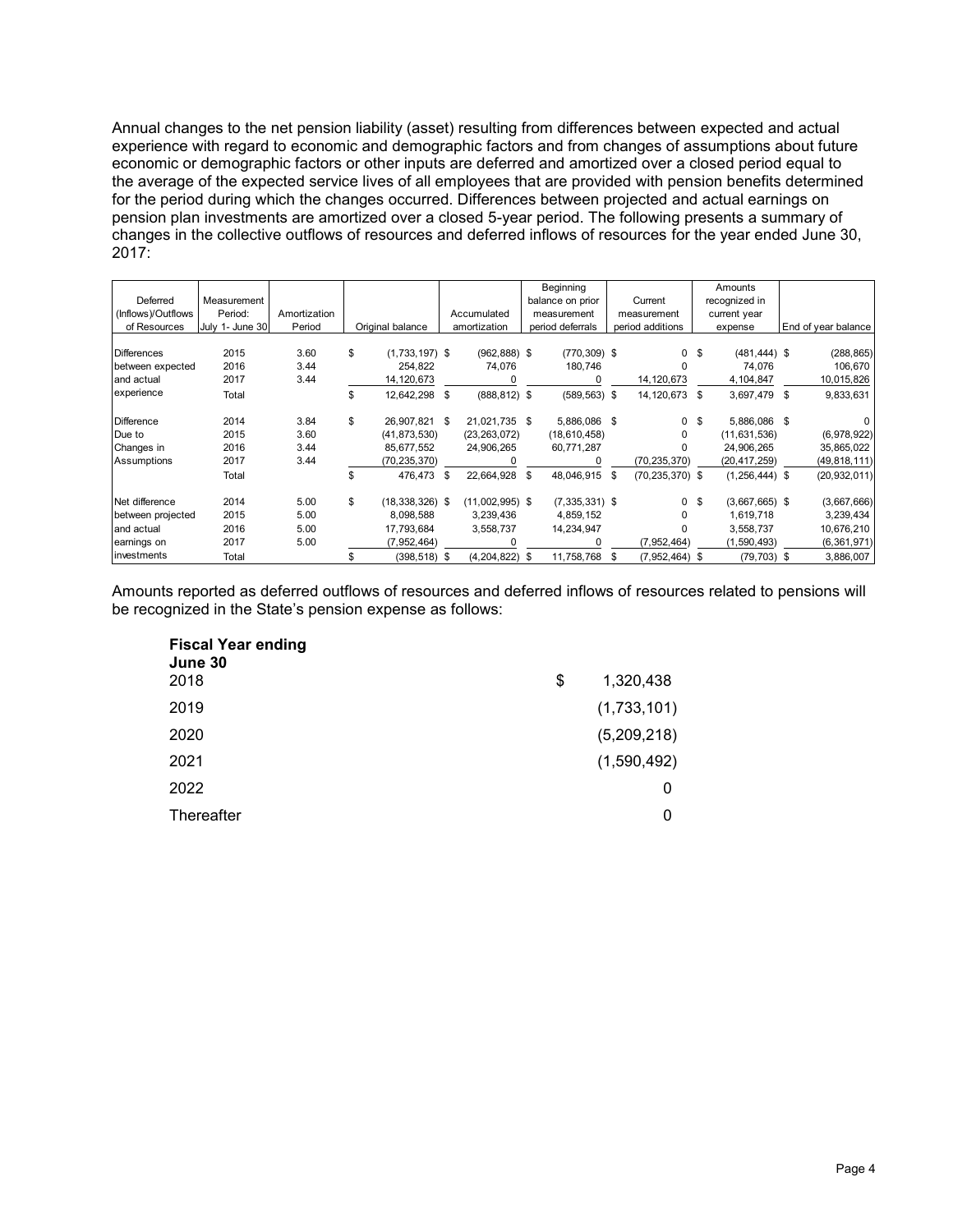#### **Actuarial Assumptions**

The actuarial cost method used to develop the total pension liability is the Entry Age Normal Cost-Level Percent of Pay method, as required by GASB Statement No. 67.

The total pension liability as of June 30, 2017 was determined by rolling forward the Plan's total pension liability as of July 1, 2016 to June 30, 2017 using the following actuarial assumptions, applied to all periods included in the measurement. In addition, an amount of \$1,121,097 has been added to the liability as of June 30, 2017 equal to the amount in the June 30, 2017 Plan Fiduciary Net Position for transfers from other Systems.

The Treasurer has recommended a change in the economic assumptions to be used to determine the actuarially determined contribution from 7.65% per annum to:

- Effective with the July 1, 2017 valuation: 7.50% per annum,
- Effective with the July 1, 2019 valuation: 7.30% per annum,
- Effective with the July 1, 2021 valuation: 7.00% per annum.

All other methods and assumptions used to determine the total pension liability are set forth in Section II and are consistent with the assumptions used for the July 1, 2016 actuarial valuation.

#### **Long-Term Expected Rate of Return**

The long-term expected rate of return used for this valuation is 7.00% per annum.

The long-term expected rate of return on pension System investments was determined using a building-block method in which best-estimate ranges of expected future real rates of return (expected returns, net of pension System investment expense and inflation) are developed for each major asset class. These ranges are combined to produce the long-term expected rate of return by weighting the expected future real rates of return by the target asset allocation percentage and by adding expected inflation. Best estimates of arithmetic rates of return for each major asset class included in the System's target asset allocation as of June 30, 2017 are summarized in Appendix A, as provided by the Division of Pensions and Benefits.

#### **Discount rate**

The discount rate is the single rate that reflects (1) the long-term expected rate of return on Plan investments that are expected to be used to finance the payment of benefits, to the extent that the Plan's fiduciary net position is projected to be sufficient to make projected benefit payments and Plan assets are expected to be invested using a strategy to achieve that return, and (2) a yield or index rate for 20-year, tax-exempt general obligation municipal bonds with an average rating of AA/Aa or higher (or equivalent quality on another scale), to the extent that the conditions for use of the long-term expected rate of return are not met.

The discount rates used to measure the total pension liability were 3.11% as of June 30, 2016 and 3.83% as of June 30, 2017. As discussed with the Division of Pensions and Benefits, the projection of cash flows used to determine the discount rate as of June 30, 2017 assumed:

- In accordance with Paragraph 40 of GASB Statement No. 67, the projection of the Plan's fiduciary net position is based on a long-term expected rate of return of 7.00% per annum.
- In accordance with Paragraph 37 of GASB Statement No. 67, the projection of the Plan's net position, contributions, and projected benefit payments were based on the recommended demographic assumptions of the July 1, 2011 – June 30, 2014 Experience Study, which was approved by the State House Commission on October 26, 2015.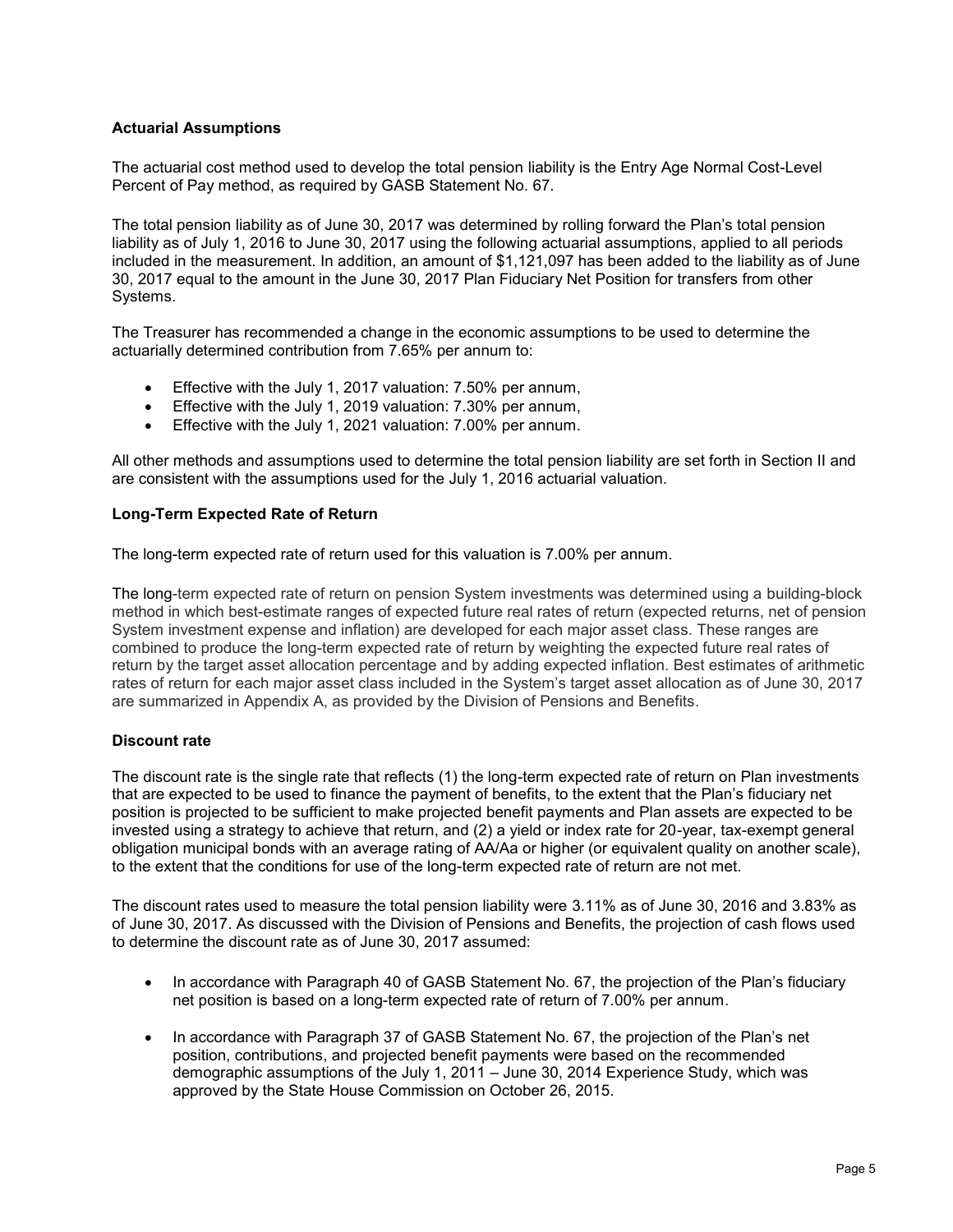The Treasurer has recommended a change in the economic assumptions to be used to determine the actuarially determined contribution from 7.65% per annum to:

- **Effective with the July 1, 2017 valuation: 7.50% per annum,**
- Effective with the July 1, 2019 valuation: 7.30% per annum,
- Effective with the July 1, 2021 valuation: 7.00% per annum.

Please see Section II of the report for a summary of the demographic and economic assumptions used to determine the actuarially determined contribution.

- It is assumed that the State will contribute 40.00% of the actuarially determined contribution and 100% of its NCGIPF contribution. The 40.00% contribution rate is the actual total State contribution rate paid in fiscal year ending June 30, 2017 with respect to the actuarially determined contribution for the fiscal year ending June 30, 2017 for all State administered retirement systems.
- Prior to the July 1, 2017 valuation, it is assumed the State will make pension contributions the June 30th following the valuation date. Effective with the July 1, 2017 valuation, Chapter 83, P.L. 2016 requires the State to make pension contributions on a quarterly basis: at least 25 percent by September 30, at least 50 percent by December 31, at least 75 percent by March 31, and at least 100 percent by June 30.

Based on these assumptions, the pension Plan's fiduciary net position was projected to be available to make all projected future benefit payments of current Plan members until fiscal year 2023. Municipal bond rates of 2.85% as of June 30, 2016 and 3.58% as of June 30, 2017 were used in the development of the blended GASB discount rate after that point. As selected by the State Treasurer, the rates are based on the Bond Buyer Go 20-Bond Municipal Bond Index. Based on the long-term rate of return of 7.65% and the municipal bond rate of 2.85% as of June 30, 2016 and the long-term rate of return of 7.00% and the municipal bond rate 3.58% as of June 30, 2017, the blended GASB discount rates are 3.11% as of June 30, 2016 and 3.83% as of June 30, 2017. The assumed discount rates have been determined in accordance with the method prescribed by GASB Statement No. 67. We believe this assumption is reasonable for the purposes of the measurements required by the Statement.

The projections of the Fiduciary Net Plan Position are based on contributions to the Plan in accordance with the State's current funding policy and a 7.00% per annum long-term expected rate of return. Should contributions to the Plan be different from those based on the State's current funding policy, the results would reflect the new contribution policy and may result in the Fiduciary Net Plan Position not being sufficient to cover the Plan's benefit payments at some other future date and thus changing the discount rate used to determine the Plan's Total Pension Liability.

#### **Actuarial Cost Method**

Entry Age Normal – Level Percentage of Pay

#### **Asset Valuation Method**

Invested assets are reported at fair value.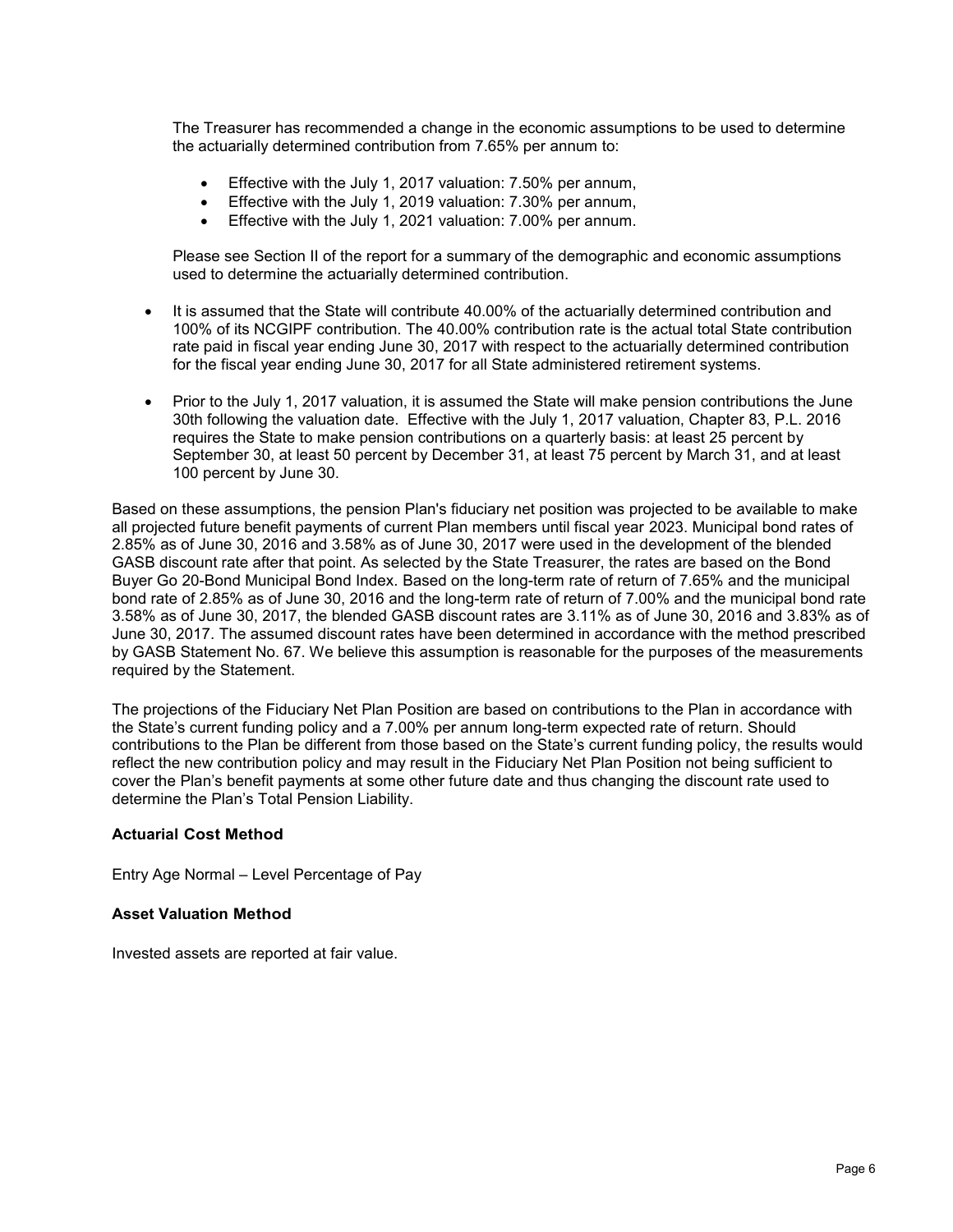### **Section II – Actuarial Assumptions and Methods**

Investment Rate of Return to Determine the Actuarially Determined Contribution:

- July 1, 2016 valuation: 7.65% per annum, compounded annually.
- July 1, 2017 valuation: 7.50% per annum, compounded annually.
- July 1, 2018 valuation: 7.50% per annum, compounded annually.
- July 1, 2019 valuation: 7.30% per annum, compounded annually
- July 1, 2020 valuation: 7.30% per annum, compounded annually.
- July 1, 2021 and later valuations: 7.00% per annum, compounded annually.

Long-Term Expected Rate of Return to Project the

Plan Fiduciary Net Position and GASB 67 Discount Rate: 7.00% per annum, compounded annually.

GASB 67 Effective Discount Rate:

- June 30, 2016: 3.11% per annum, compounded annually.
- June 30, 2017: 3.83% per annum, compounded annually.

COLA: No future COLA is assumed.

Salary Increases: Salaries are assumed to increase by 2.00% per year through fiscal year 2025 and 3.00% per year for fiscal years 2026 and thereafter.

401(a)(17) Pay Limit - \$265,000 in 2016 increasing 3.00% per annum, compounded annually.

Separations From Service: Representative mortality and disability rates are as follows:

|            |             |                         | <b>Lives per Thousand</b> |
|------------|-------------|-------------------------|---------------------------|
| <u>Age</u> | <b>Male</b> | Death*<br><b>Female</b> | <b>Disability</b>         |
| 30         | 0.43        | 0.38                    | 0.22                      |
| 35         | 0.74        | 0.58                    | 0.26                      |
| 40         | 1.04        | 0.90                    | 0.33                      |
| 45         | 1.45        | 1.38                    | 0.64                      |
| 50         | 2.06        | 2.12                    | 1.14                      |
| 55         | 3.49        | 3.68                    | 1.97                      |
| 60         | 6.16        | 6.71                    | 3.26                      |
| 65         | 10.89       | 11.49                   | 4.73                      |

\* RP-2000 Combined Healthy Male and RP-2000 Combined Healthy Female Mortality Tables (unadjusted for males and set forward 3 years for females) projected on a generational basis from the base year of 2000 to 2013 using Projection Scale BB for the base tables. The base tables are projected beyond the base year using the Conduent Modified 2014 Projection scale. The above rates are unadjusted for the Conduent Modified 2014 Projection Scale.

#### Deaths after Retirement

RP-2000 Combined Healthy Mortality Tables (unadjusted for males and set forward 3 years for females) for service retirement and beneficiaries of former members projected on a generational basis from the base year of 2000 to 2013 using Projection Scale BB for the base tables. The base tables are projected beyond the base year using the Conduent Modified 2014 Projection scale. The RP-2000 Disability Mortality Tables (set forward 2 years for males and females) are used to value disabled retirees. Representative values of the annual rates of mortality unadjusted for the Conduent Modified 2014 Projection Scale are as follows: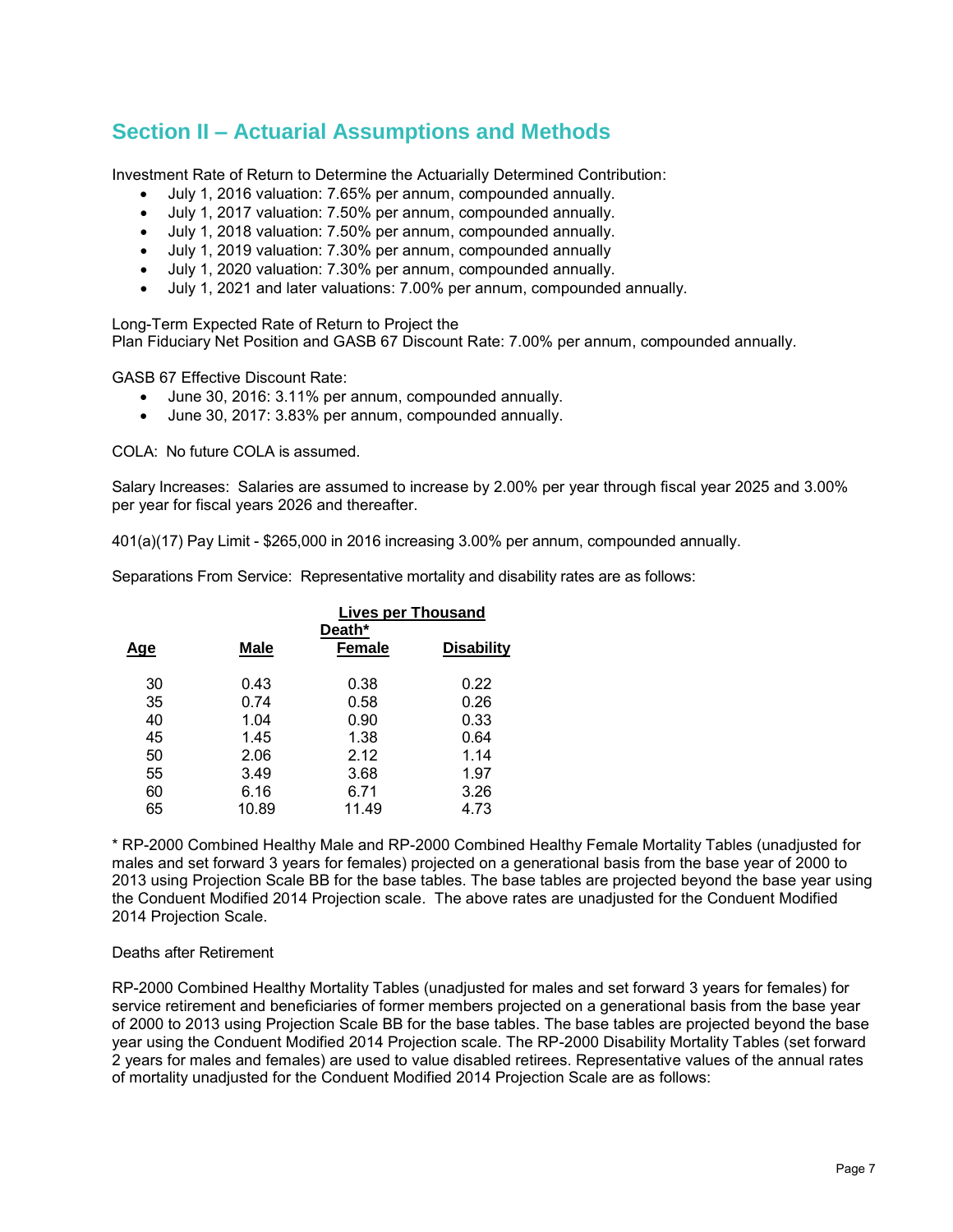#### **Lives Per Thousand**

|            |              | <b>Retired Members &amp;</b><br><b>Beneficiaries of</b><br><b>Deceased Members</b> |              | <b>Disabled Members</b> |
|------------|--------------|------------------------------------------------------------------------------------|--------------|-------------------------|
| <u>Age</u> | <b>Males</b> | <b>Females</b>                                                                     | <b>Males</b> | <b>Females</b>          |
| 55         | 3.49         | 3.68                                                                               | 38.03        | 18.65                   |
| 60         | 6.16         | 6.71                                                                               | 44.98        | 24.08                   |
| 65         | 10.89        | 11.49                                                                              | 54.45        | 31.32                   |
| 70         | 18.25        | 19.63                                                                              | 69.41        | 42.85                   |
| 75         | 31.09        | 32.13                                                                              | 92.15        | 59.54                   |
| 80         | 52.89        | 53.43                                                                              | 121.88       | 82.30                   |
| 85         | 91.00        | 91.72                                                                              | 155.23       | 114.51                  |
| 90         | 158.84       | 147.61                                                                             | 216.61       | 159.92                  |

Retirement

| <u>Age</u> | Age 60 with 20<br>Years<br><b>Judicial Service</b><br>or Age 65 with<br>15 Years<br><b>Judicial Service</b> | After Age 59 with<br><b>Less than 12 Years</b><br><b>Judicial Service</b> | After Age 59 with 12 or<br><b>More</b><br><b>Years of Judicial Service</b><br>(but have not attained<br>60/20JS or 65/15JS) | Prior to age 60 with<br><b>5 Years Judicial Service</b><br>and<br><b>25 Years Public Service</b> |
|------------|-------------------------------------------------------------------------------------------------------------|---------------------------------------------------------------------------|-----------------------------------------------------------------------------------------------------------------------------|--------------------------------------------------------------------------------------------------|
| 50         | 0.00000                                                                                                     | 0.00000                                                                   | 0.00000                                                                                                                     | 0.00000                                                                                          |
| 51         | 0.00000                                                                                                     | 0.00000                                                                   | 0.00000                                                                                                                     | 0.00000                                                                                          |
| 52         | 0.00000                                                                                                     | 0.00000                                                                   | 0.00000                                                                                                                     | 0.00000                                                                                          |
| 53         | 0.00000                                                                                                     | 0.00000                                                                   | 0.00000                                                                                                                     | 0.00000                                                                                          |
| 54         | 0.00000                                                                                                     | 0.00000                                                                   | 0.00000                                                                                                                     | 0.00000                                                                                          |
| 55         | 0.00000                                                                                                     | 0.00000                                                                   | 0.00000                                                                                                                     | 0.00000                                                                                          |
| 56         | 0.00000                                                                                                     | 0.00000                                                                   | 0.00000                                                                                                                     | 0.00000                                                                                          |
| 57         | 0.00000                                                                                                     | 0.00000                                                                   | 0.00000                                                                                                                     | 0.00000                                                                                          |
| 58         | 0.00000                                                                                                     | 0.00000                                                                   | 0.00000                                                                                                                     | 0.00000                                                                                          |
| 59         | 0.00000                                                                                                     | 0.00000                                                                   | 0.00000                                                                                                                     | 0.00000                                                                                          |
| 60         | 0.30000                                                                                                     | 0.02500                                                                   | 0.00000                                                                                                                     | 0.00000                                                                                          |
| 61         | 0.20000                                                                                                     | 0.02500                                                                   | 0.00000                                                                                                                     | 0.00000                                                                                          |
| 62         | 0.20000                                                                                                     | 0.02500                                                                   | 0.00000                                                                                                                     | 0.00000                                                                                          |
| 63         | 0.30000                                                                                                     | 0.02500                                                                   | 0.00000                                                                                                                     | 0.00000                                                                                          |
| 64         | 0.30000                                                                                                     | 0.02500                                                                   | 0.00000                                                                                                                     | 0.00000                                                                                          |
| 65         | 0.37500                                                                                                     | 0.02500                                                                   | 0.10000                                                                                                                     | 0.00000                                                                                          |
| 66         | 0.24000                                                                                                     | 0.02500                                                                   | 0.00000                                                                                                                     | 0.00000                                                                                          |
| 67         | 0.24000                                                                                                     | 0.02500                                                                   | 0.00000                                                                                                                     | 0.00000                                                                                          |
| 68         | 0.24000                                                                                                     | 0.02500                                                                   | 0.00000                                                                                                                     | 0.00000                                                                                          |
| 69         | 0.24000                                                                                                     | 0.02500                                                                   | 0.00000                                                                                                                     | 0.00000                                                                                          |

Marriage: Husbands are assumed to be 3 years older than wives. Among the active population, 90% of participants are assumed married. No children are assumed. Neither the percentage married nor the number of children assumption is individually explicit but are considered reasonable as a single combined assumption.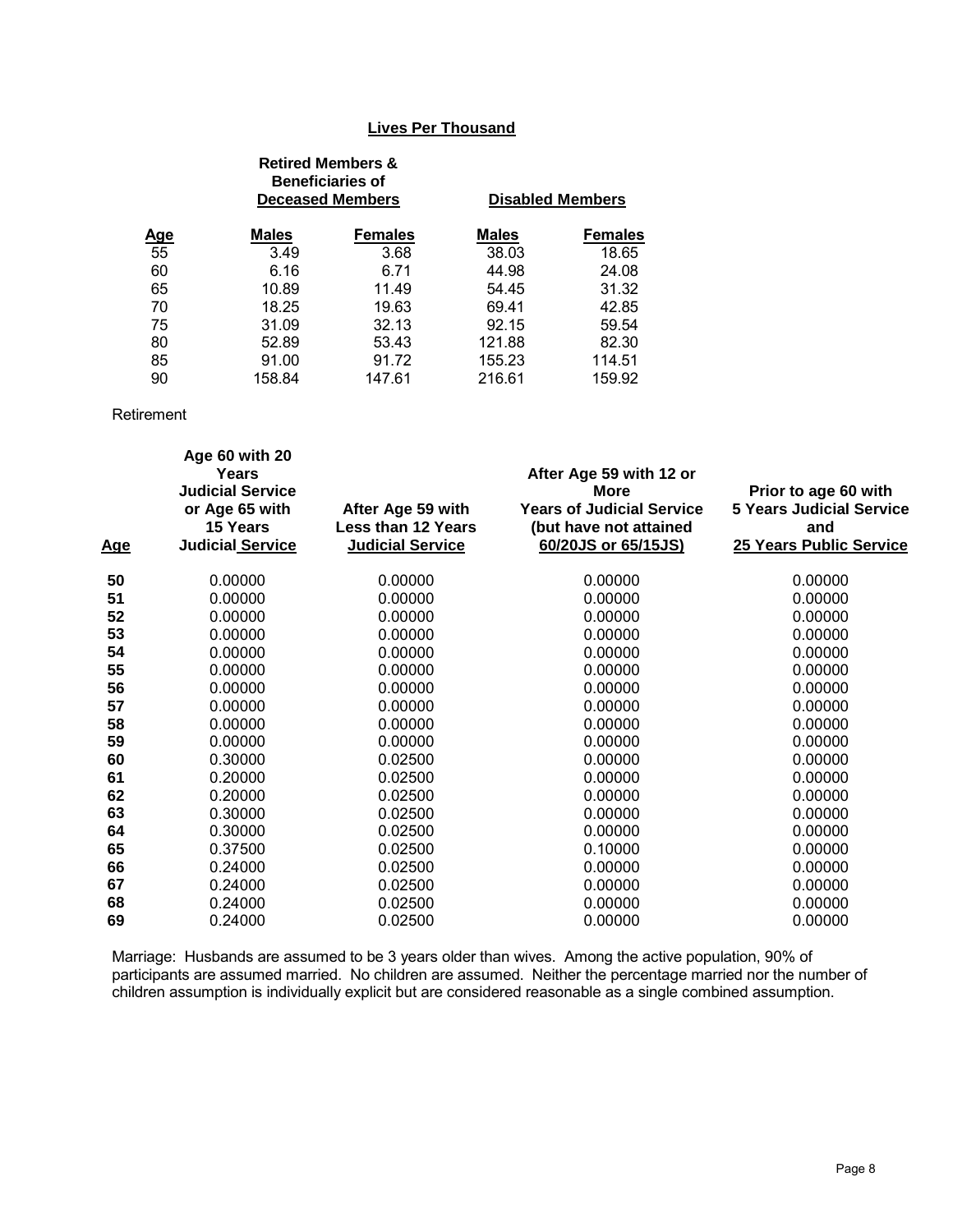#### Valuation Method:

GASB actuarial cost method: Entry Age Normal – Level Percentage of Pay

Funding Calculations: Projected Unit Credit Method. This method essentially funds the System's benefits accrued to the valuation date. Experience gains and losses are recognized in future accrued liability contributions. In accordance with Chapter 78, P.L. 2011, beginning with the July 1, 2010 actuarial valuation, the accrued liability contribution shall be computed so that if the contribution is paid annually in level dollars, it will amortize the unfunded accrued liability over an open 30 year period. Beginning with the July 1, 2019 actuarial valuation, the accrued liability contribution shall be computed so that if the contribution is paid annually in level dollars, it will amortize the unfunded accrued liability over a closed 30 year period (i.e., for each subsequent actuarial valuation the amortization period shall decrease by one year.) Beginning with the July 1, 2029 actuarial valuation, when the remaining amortization period reaches 20 years, any increase or decrease in the unfunded accrued liability as a result of actuarial losses or gains for subsequent valuation years shall serve to increase or decrease, respectively, the amortization period for the unfunded accrued liability, unless an increase in the amortization period will cause it to exceed 20 years. If an increase in the amortization period as a result of actuarial losses for a valuation year would exceed 20 years, the accrued liability contribution shall be computed for the valuation year using a 20 year amortization period.

To the extent that the amortization period remains an open period in future years and depending upon the specific circumstances, it should be noted that in the absence of emerging actuarial gains or contributions made in excess of the actuarially determined contribution, any existing unfunded accrued liability may not be fully amortized in the future.

#### State Contribution Payable Dates:

Prior to the July 1, 2017 valuation, it is assumed the State will make pension contributions the June 30th following the valuation date. Effective with the July 1, 2017 valuation, Chapter 83, P.L. 2016 requires the State to make pension contributions on a quarterly basis: at least 25 percent by September 30, at least 50 percent by December 31, at least 75 percent by March 31, and at least 100 percent by June 30.

#### Receivable Contributions:

For the July 1, 2016 valuation, State contributions are expected to be paid the June 30th following the valuation date and are discounted by the valuation interest rate of 7.65% to the valuation date. Effective with the July 1, 2017 valuation, State contributions are expected to be paid in equal quarterly amounts as of September 30th, December 31st, March 31st, and June 30th following the valuation date and are discounted by the interest rate used at the valuation date and are discounted by the interest rate used at the valuation date.

#### Asset Valuation Method:

GASB method used to value investments: Investments are reported at fair value.

Funding calculations: A five-year average of market values with write-up was used. This method takes into account appreciation (depreciation) in investments in order to smooth asset values by averaging the excess of the actual over the expected income, on a market value basis, over a five-year period.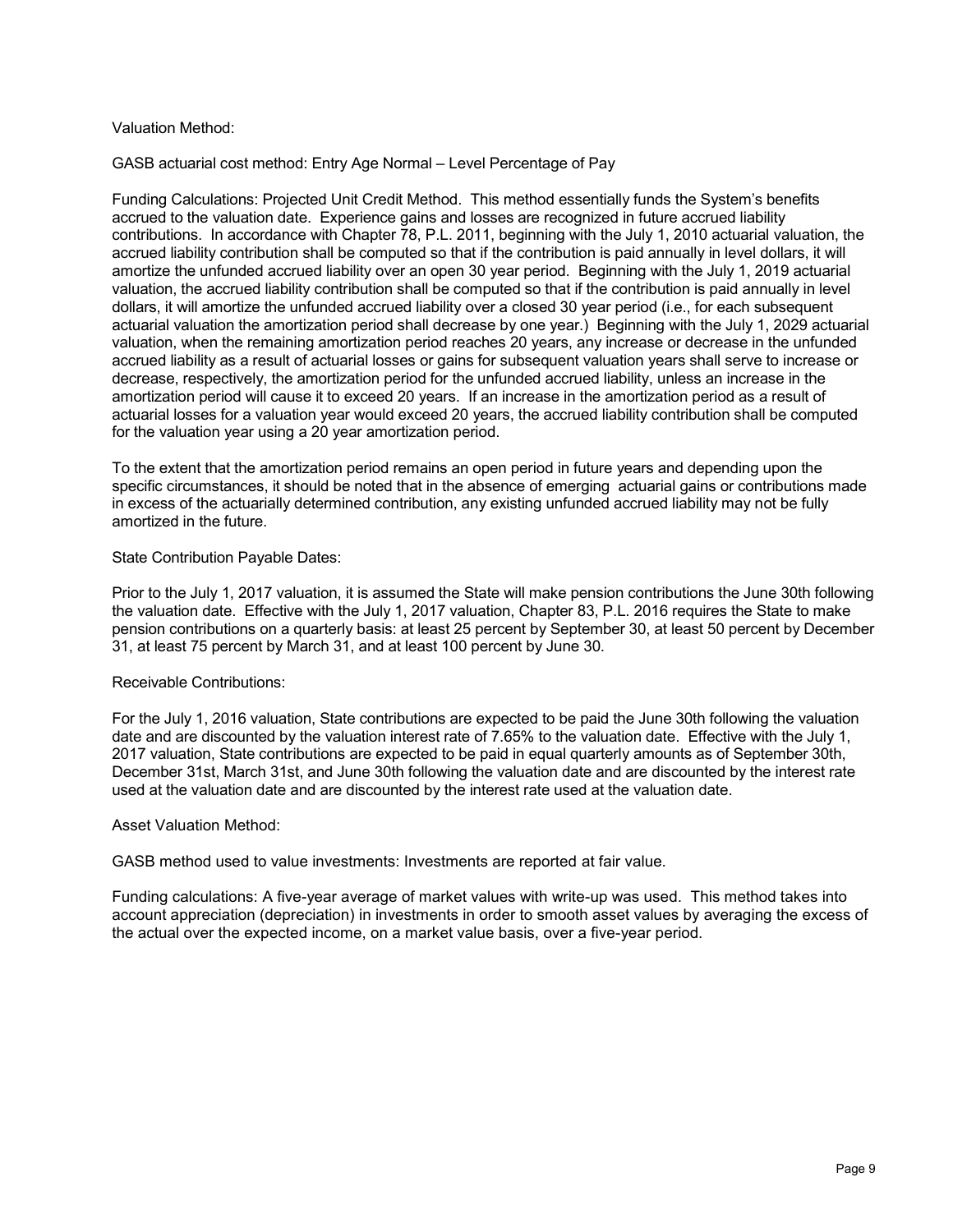# **Section III – Summary of Plan Provisions**

New Jersey Statutes, Title 43, Chapter 6A.

#### Eligibility for Membership

Chief Justice and associate justices of the Supreme Court, judges of the Superior Court and tax courts of the State of New Jersey.

| 1. | <b>Definitions</b>            |                                                                                                                                                                                                                                                                                                                                                                                   |                                                                                     |                                                                                                                                     |
|----|-------------------------------|-----------------------------------------------------------------------------------------------------------------------------------------------------------------------------------------------------------------------------------------------------------------------------------------------------------------------------------------------------------------------------------|-------------------------------------------------------------------------------------|-------------------------------------------------------------------------------------------------------------------------------------|
|    | Plan Year                     |                                                                                                                                                                                                                                                                                                                                                                                   | The 12-month period beginning on July 1 and ending on June 30.                      |                                                                                                                                     |
|    | Service                       | A year is credited for each year of service as a public employee in the<br>State of New Jersey. Any service, for which member did not receive<br>annual salary of at least \$500, shall be excluded.                                                                                                                                                                              |                                                                                     |                                                                                                                                     |
|    | <b>Final Salary</b>           | Annual salary received by the member at the time of retirement or other<br>termination of service. (Effective June 30, 1996, Chapter 113, P.L.<br>1997 provided that the amount of compensation used for employer and<br>member contributions and benefits under the program cannot exceed<br>the compensation limitation of Section 401(a)(17) of the Internal<br>Revenue Code.) |                                                                                     |                                                                                                                                     |
|    | <b>Accumulated Deductions</b> | The sum of all amounts deducted from the compensation of a member<br>or contributed by him or on his behalf.<br>Pension derived from contributions of the State plus the annuity derived<br>from employee contributions.                                                                                                                                                          |                                                                                     |                                                                                                                                     |
|    | <b>Retirement Allowance</b>   |                                                                                                                                                                                                                                                                                                                                                                                   |                                                                                     |                                                                                                                                     |
| 2. | <b>Benefits</b>               |                                                                                                                                                                                                                                                                                                                                                                                   |                                                                                     |                                                                                                                                     |
|    | Service Retirement            | (A)                                                                                                                                                                                                                                                                                                                                                                               | Mandatory retirement at age 70. Voluntary retirement prior to<br>age 70 as follows: |                                                                                                                                     |
|    |                               |                                                                                                                                                                                                                                                                                                                                                                                   | (a)<br>(b)<br>(c)                                                                   | Age 70 and 10 years of judicial service;<br>Age 65 and 15 years of judicial service; or<br>Age 60 and 20 years of judicial service. |
|    |                               |                                                                                                                                                                                                                                                                                                                                                                                   | salary.                                                                             | Benefit is an annual retirement allowance equal to 75% of final                                                                     |
|    |                               | (B)                                                                                                                                                                                                                                                                                                                                                                               | service; or                                                                         | Age 65 while serving as a judge, 5 consecutive years of<br>judicial service and 15 years in the aggregate of public                 |
|    |                               |                                                                                                                                                                                                                                                                                                                                                                                   | service.                                                                            | Age 60 while serving as a judge, 5 consecutive years of<br>judicial service and 20 years in the aggregate of public                 |
|    |                               |                                                                                                                                                                                                                                                                                                                                                                                   |                                                                                     | Benefit is an annual retirement allowance equal to 50% of                                                                           |

final salary.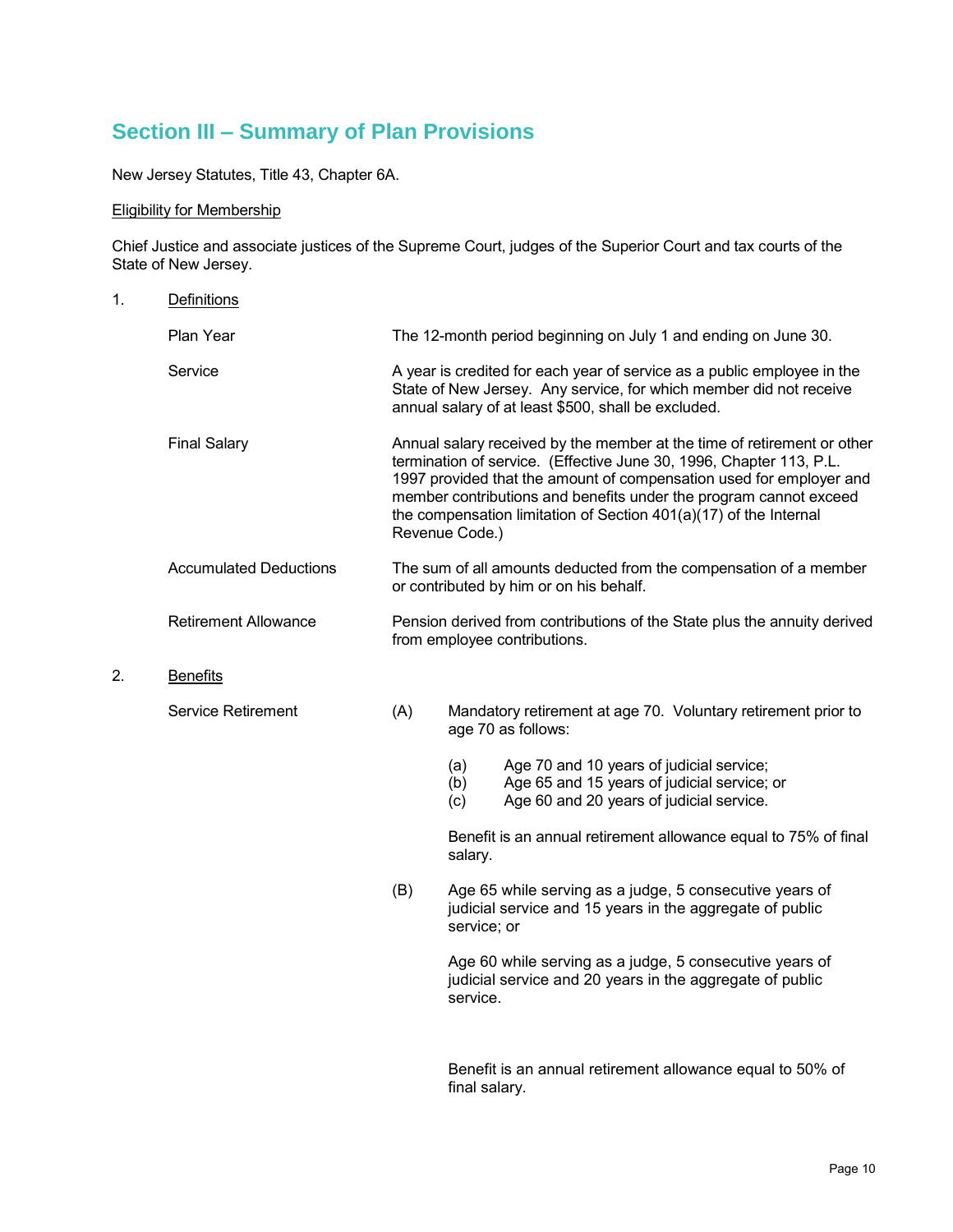|                           | (C)                                                                                                                                                                                                                                                                                                                                                                                                                 | Age 60 while serving as a judge, 5 consecutive years of<br>judicial service and 15 years in the aggregate of public<br>service. Benefit is an annual retirement allowance equal to<br>2% of final salary for each year of public service up to 25<br>years plus 1% of final salary for each year in excess of 25<br>years.                                                                                                                                      |
|---------------------------|---------------------------------------------------------------------------------------------------------------------------------------------------------------------------------------------------------------------------------------------------------------------------------------------------------------------------------------------------------------------------------------------------------------------|-----------------------------------------------------------------------------------------------------------------------------------------------------------------------------------------------------------------------------------------------------------------------------------------------------------------------------------------------------------------------------------------------------------------------------------------------------------------|
|                           | (D)                                                                                                                                                                                                                                                                                                                                                                                                                 | Age 60 while serving as a judge. Benefit is an annual<br>retirement allowance equal to 2% of final salary for each year<br>of judicial service up to 25 years plus 1% for each year in<br>excess of 25 years.                                                                                                                                                                                                                                                   |
| <b>Early Retirement</b>   | Prior to age 60 while serving as a judge, 5 consecutive years of<br>judicial service and 25 or more years in the aggregate of public<br>service. Benefit is an annual retirement allowance equal to 2% of<br>final salary for each year of public service up to 25 years plus 1% of<br>final salary for each year of public service in excess of 25 years,<br>actuarially reduced for commencement prior to age 60. |                                                                                                                                                                                                                                                                                                                                                                                                                                                                 |
| <b>Vested Termination</b> | Termination of service prior to age 60, with 5 consecutive years of<br>judicial service and 10 years in the aggregate of public service.<br>Benefit is a refund of accumulated deductions, or a deferred life<br>annuity beginning at age 60 equal to 2% of final salary for each year<br>of public service up to 25 years, plus 1% for service in excess of 25<br>years.                                           |                                                                                                                                                                                                                                                                                                                                                                                                                                                                 |
| <b>Death Benefits</b>     |                                                                                                                                                                                                                                                                                                                                                                                                                     |                                                                                                                                                                                                                                                                                                                                                                                                                                                                 |
| <b>Before Retirement</b>  | Death of an active member of the plan. Benefit is equal to:                                                                                                                                                                                                                                                                                                                                                         |                                                                                                                                                                                                                                                                                                                                                                                                                                                                 |
|                           | (a)                                                                                                                                                                                                                                                                                                                                                                                                                 | Lump sum payment equal to 1-1/2 times final salary, plus                                                                                                                                                                                                                                                                                                                                                                                                        |
|                           | (b)                                                                                                                                                                                                                                                                                                                                                                                                                 | Spousal life annuity of 25% of final salary payable until<br>spouse's remarriage plus 10% (15%) to one (two or more)<br>dependent child (children). If there is no surviving spouse, or<br>upon death or remarriage, a total of 15% (20%, 30%) of final<br>salary payable to one (two, three or more) dependent child<br>(children). If there is no surviving spouse (or dependent<br>children), 20% or 30% of final salary to one or two dependent<br>parents. |
| <b>After Retirement</b>   | Death of a retired member of the plan. Benefit is equal to:                                                                                                                                                                                                                                                                                                                                                         |                                                                                                                                                                                                                                                                                                                                                                                                                                                                 |
|                           | (a)                                                                                                                                                                                                                                                                                                                                                                                                                 | Lump sum of 25% of final salary for a member retired under<br>normal or early retirement. If a member were receiving a<br>disability benefit, a lump sum 1-1/2 times final salary if death<br>occurred before the member attained age 60 and 1/4 times<br>final salary if death occurred after age 60, plus                                                                                                                                                     |
|                           | (b)                                                                                                                                                                                                                                                                                                                                                                                                                 | Spousal life annuity of 25% of final salary payable until<br>spouse's remarriage plus 10% (15%) to one (two or more)<br>dependent child (children). If there is no surviving spouse, or<br>upon death or remarriage, a total of 15% (20%, 30%) of final<br>salary payable to one (two, three or more) dependent child<br>(children).                                                                                                                            |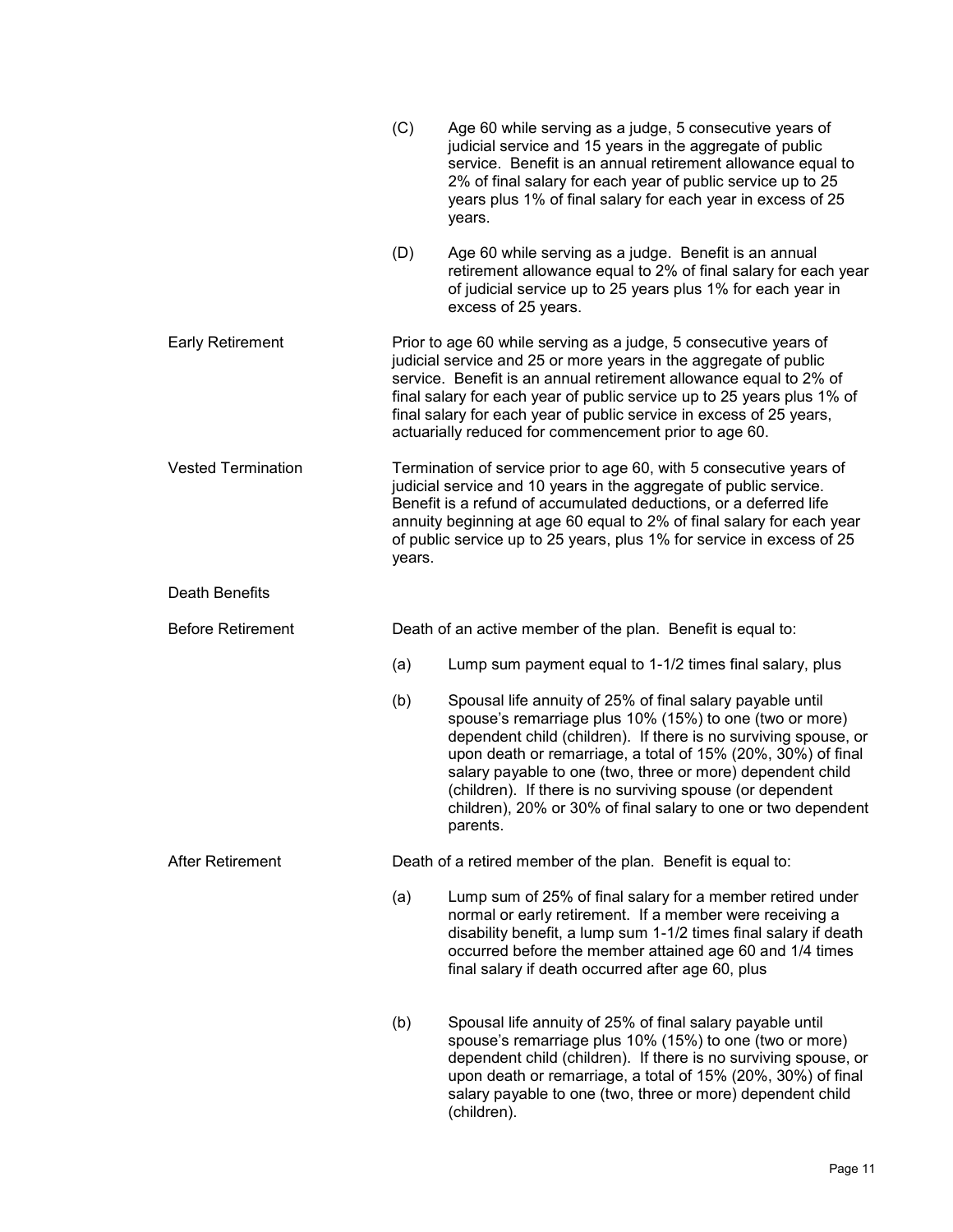| Disability Retirement | Physically or otherwise incapacitated for the full and efficient service<br>to State in his judicial capacity and such incapacity is likely to be<br>permanent. Benefit is an annual retirement allowance of 75% of final<br>salarv. |
|-----------------------|--------------------------------------------------------------------------------------------------------------------------------------------------------------------------------------------------------------------------------------|
|-----------------------|--------------------------------------------------------------------------------------------------------------------------------------------------------------------------------------------------------------------------------------|

 Member Contributions Any member enrolled prior to January 1, 1996 contributes 3% of the difference between current salary and salary for that position on January 18, 1982. Members enrolled on and after January 1, 1996 contribute 3% of their full salary.

> Chapter 78, P.L. 2011 increased Member Contributions by 9% of salary phased-in over a period of seven years beginning October 2011. (The additional 9% of salary will be fully phased-in in July 2017.)

- (a) For members enrolled prior to January 1, 1996:
	- i. Member Contributions of 9% (phased-in over a period of seven years beginning October 2011) of the salary for that position on January 18, 1982.
	- ii. Member Contributions increase from 3% to 12% (phasedin over a period of seven years beginning October 2011) of the difference between current salary and salary for that position on January 18, 1982.
- (b) For members enrolled on or after January 1, 1996, Member Contributions increase from 3% to 12% of full salary phasedin over a period of seven years beginning October 2011.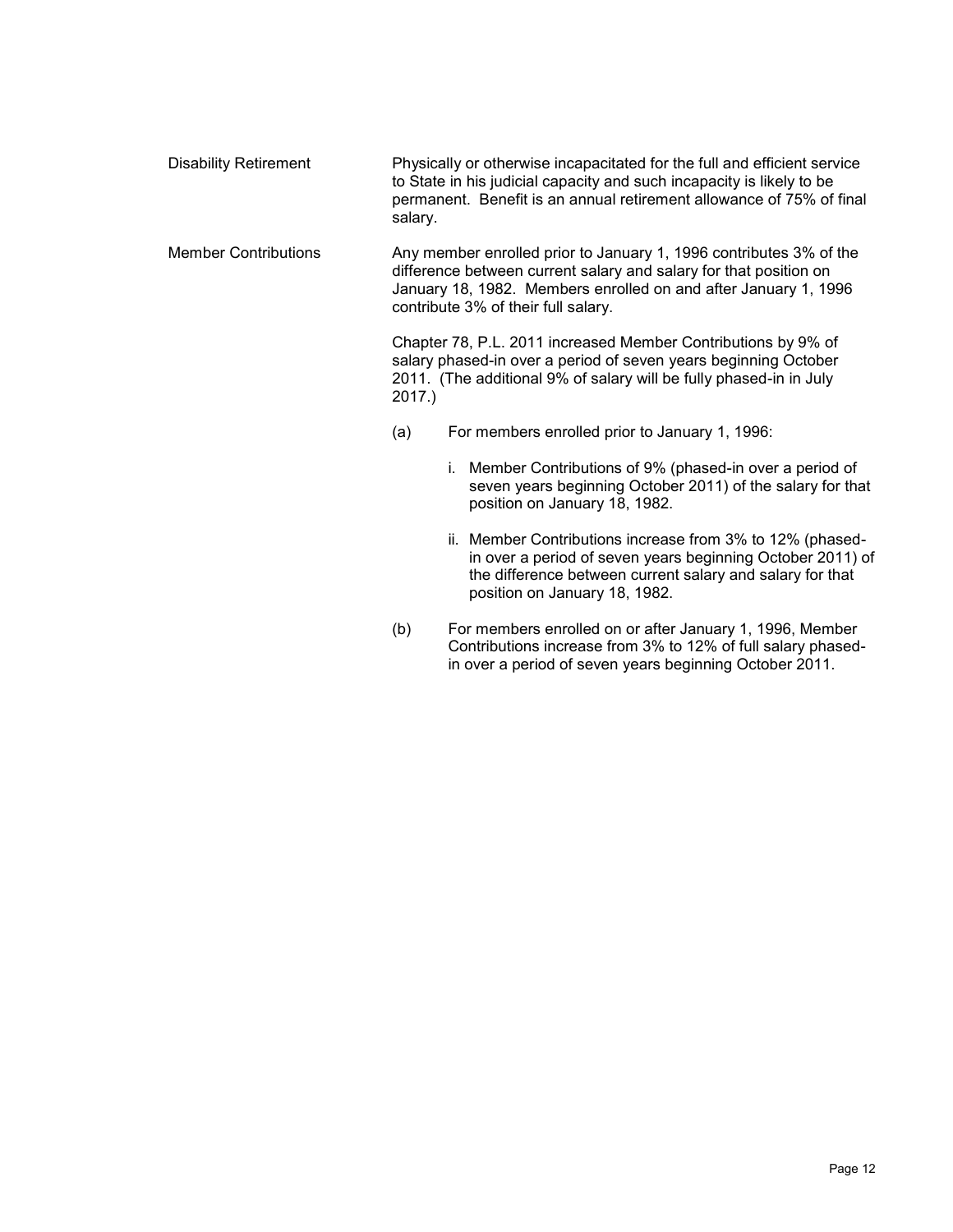**Appendix A – Information on Projected Returns by Asset Class Provided by the Division of Pensions and Benefits**